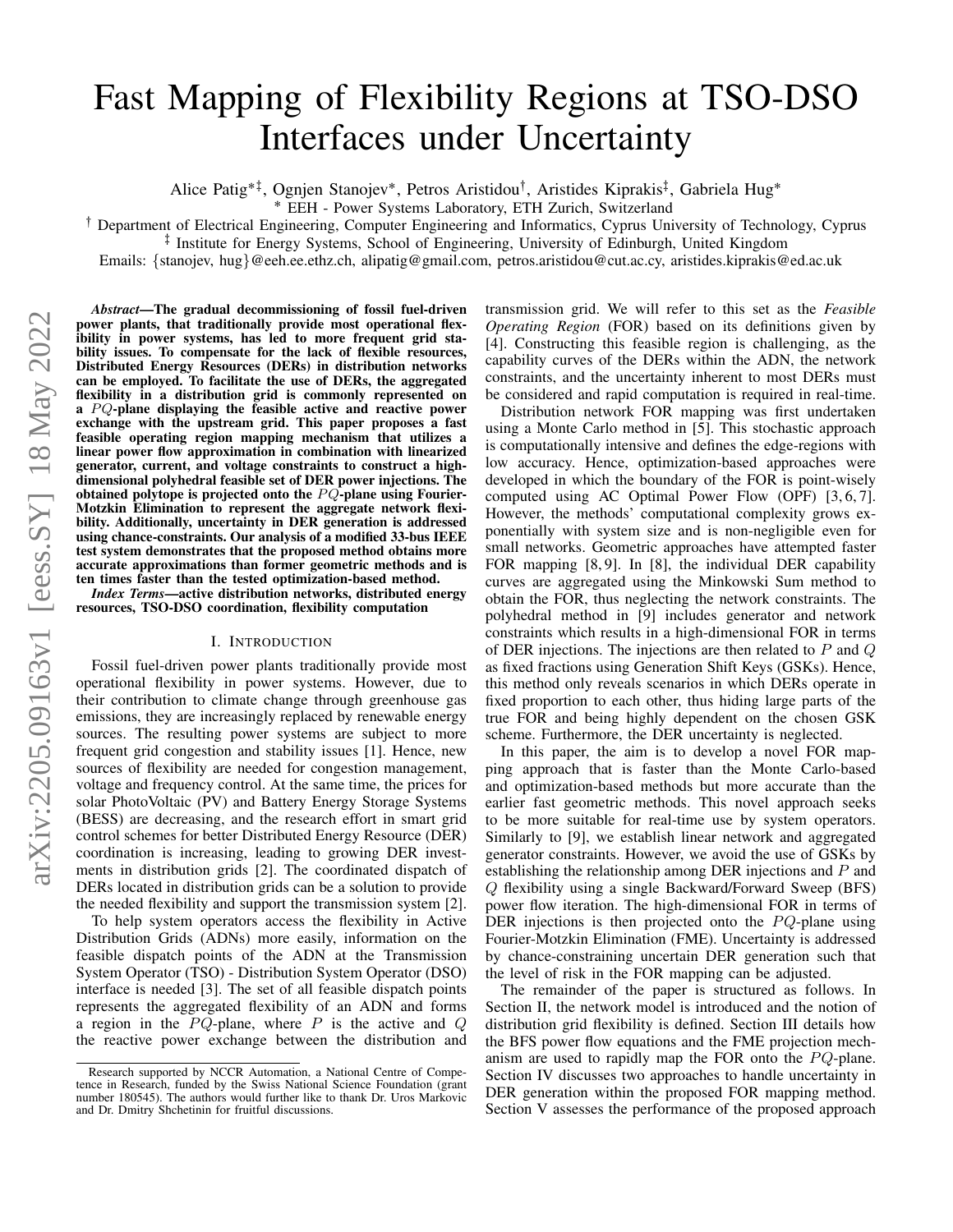in a case study and compares it to existing methods, while Section VI concludes the paper and discusses future work.

*Notation*: We denote the sets of natural, real and complex numbers by  $\mathbb{N}$ ,  $\mathbb{R}$  and  $\mathbb{C}$ , and define  $\mathbb{R}_{\geq a} := \{x \in \mathbb{R} \mid x \geq a\}.$ The real part of a complex number  $z \in \mathbb{C}$  is denoted by  $\Re(z)$ and the imaginary part by  $\mathfrak{I}(z)$ . The complex imaginary unit is denoted by  $j := \sqrt{-1}$ . For column vectors  $x \in \mathbb{R}^n$  and  $y \in \mathbb{R}^m$  we use  $(x, y) := [x^\top, y^\top]^\top \in \mathbb{R}^{n+m}$  to denote a stacked vector, and  $||x||$  denotes the Eucledian norm. Finally,  $\mathbb{1}_n$  represents a column vector of ones of length n.

## II. MODELING OF DISTRIBUTION GRID FLEXIBILITY

#### *A. Network model*

This work assumes a balanced radial distribution network represented by a tree graph  $\mathcal{G} = (\mathcal{N}, \mathcal{E})$ , where  $\mathcal{N} :=$  $\{0, 1, \ldots, n\}$  denotes the set of network nodes including the substation node 0, and  $\mathcal{E} \subseteq \mathcal{N} \times \mathcal{N}$  represents the set of  $n$  network branches. A single Point of Common Coupling (PCC) between transmission and distribution grid at node 0 is assumed. One renewable energy source, one storage, and one conventional generator type were considered for proof of concept. Let  $P \subseteq \mathcal{N}$  be the subset of nodes which host PV units,  $\mathcal{B} \subseteq \mathcal{P} \subseteq \mathcal{N}$  the subset of nodes with BESS, and  $D \subseteq \mathcal{N}$  the subset of nodes which host Diesel Generators (DGs). Storage is assumed to be installed only at nodes with PV, as those participants who install PV are assumed to be more likely to invest in storage. The set of DERs in the ADN is thus  $C := \mathcal{P} \cup \mathcal{B} \cup \mathcal{D}$ , with cardinality  $n_c := |\mathcal{C}|$ .

For every node  $i \in \mathcal{N}$ , let  $V_i \in \mathbb{C}$  denote the complex voltage, and let  $P_i^{\text{inj}} \in \mathbb{R}$  and  $Q_i^{\text{inj}} \in \mathbb{R}$  represent the active and reactive power injections. For each branch  $(i, j) \in \mathcal{E}$ , let  $I_{ij} \in$ C represent the corresponding branch current. The vectors of the introduced quantities  $V \in \mathbb{C}^n$ ,  $P^{\text{inj}} \in \mathbb{R}^n$ ,  $Q^{\text{inj}} \in \mathbb{R}^n$ and  $I \in \mathbb{C}^n$  are obtained by stacking the appropriate bus and branch variables, e.g.,  $V = (V_1, V_2, \dots, V_n)$ . The distribution grid is typically modeled using the power flow equations, which allow to define an input-output map  $\ell(\cdot)$  relating the previously introduced physical quantities, as follows:

$$
(V, I) = \ell(P^{\text{inj}}, Q^{\text{inj}}). \tag{1}
$$

While the input-output map cannot be written analytically in a compact closed form, the implicit function theorem [10] guarantees the local existence of a continuous differentiable map  $\ell(\cdot)$ . A linear approximation of  $\ell(\cdot)$  around a specific operating point is introduced in a subsequent section.

#### *B. Distribution Grid Flexibility as a Feasible Set*

As mentioned earlier, the goal is to determine the set of feasible operating points of the ADN as seen at the PCC, such that the TSO can use this information to deploy the aggregated flexibility of DERs for ancillary services. To do so, we can use the concept of a *feasible set* from optimization theory, which is the set of all possible values that the decision variables can take while satisfying the problem's constraints. In the problem at hand, we assume that the system operators are the decision makers who control the active and reactive power outputs  $(p_i, q_i) \in \mathbb{R}^2$  of each DER unit  $i \in \mathcal{C}$ . Assuming lossless interfaces of DER units to the grid, we can map the

DER generation variables to the power injection vector as:  
\n
$$
\begin{bmatrix} P^{\text{inj}} \\ Q^{\text{inj}} \end{bmatrix} = C_g \begin{bmatrix} p \\ q \end{bmatrix} - L,
$$
\n(2)



Fig. 1. An exemplary distribution grid featuring three DER units: a BESS (in blue), a DG (in red), and a PV system (in yellow). The two-axis coordinate systems are active-reactive power planes representing the capability curve of the corresponding unit. The aggregated  $\dot{P}Q$  flexibility at the TSO-DSO interface is presented by the green region.

where  $p := (p_1, \ldots, p_{n_c})$  and  $q := (q_1, \ldots, q_{n_c})$  are the vectors containing individual DER power generation elements,  $L \in \mathbb{R}^{2n}$  is a vector of active and reactive power demands, and  $C_g \in \{0, 1\}^{2n \times 2n_c}$  is a binary matrix derived from the DER placement. As discussed in the following, constraints on the decision variables  $(p, q)$  are imposed by the capability curves of the individual units as well as the voltage and current limits of the network. An exemplary grid with indicated feasible regions of DER units and the ADN FOR is given in Fig. 1.

The active and reactive power outputs of DER units need to comply with their electro-mechanical and thermal limits represented by the so-called capability curves. Typically, these are defined as sets of allowable setpoints  $(p_i, q_i) \in \mathcal{X}_i \subseteq \mathbb{R}^2$ for each unit  $i \in \mathcal{C}$ . The capability curve of the PV generators  $i \in \mathcal{P}$  is defined as the following set:

$$
\mathcal{X}_i \coloneqq \{(p_i, q_i): 0 \leqslant p_i \leqslant p_i^{\text{pv}}, p_i^2 + q_i^2 \leqslant s_i^{\text{max}}, \cos \phi \geqslant a\},
$$

where  $s_i^{\max} \in \mathbb{R}_{\geq 0}$  denotes the squared apparent power limit and  $p_i^{\text{pv}} \in \widehat{\mathbb{R}}_{\geq 0}$  represents the irradiation dependent active power upper limit, while the lower limit is zero due to the possibility of curtailment. Furthermore, power quality standards require the power factor  $\cos \phi$  to be greater than a prescribed value  $a \in [0, 1]$ . The BESS capability curve is assumed to allow four-quadrant operation for each unit  $i \in \mathcal{B}$ :

$$
\mathcal{X}_i := \{ (p_i, q_i) : -p_i^{\max} \leqslant p_i \leqslant p_i^{\max}, p_i^2 + q_i^2 \leqslant s_i^{\max} \},\
$$

with  $p_i^{\max} \in \mathbb{R}_{\geq 0}$  denoting the maximum charging/discharging power. Storage energy capacity limits are not considered as the FOR computation is conducted for a particular time instant. Finally, operation of each DG unit  $i \in \mathcal{D}$  is limited by stator current and low load limits, which impose maximum apparent power output  $s_i^{\max} \in \mathbb{R}_{\geq 0}$  and minimum active power generation  $p_i^{\min} \in \mathbb{R}_{\geq 0}$  constraints, as follows:

$$
\mathcal{X}_i := \{ (p_i, q_i) : p_i^{\min} \leq p_i, \ p_i^2 + q_i^2 \leq s_i^{\max} \}.
$$

Generator capabilities do not pose the only constraints when attempting to extract the flexibility available in an ADN. Network constraints, in the form of voltage deviations and line current limits, must be considered to respect the power quality standards and thermal ratings of assets. Finally, the feasible set of DER active and reactive power injections representing the distribution grid flexibility can be formulated as:

$$
\mathcal{F} := \left\{ V^{\min} \leq \|V\| \leq V^{\max}, \|I\| \leq I^{\max}, (V, I) = \ell(C_g(p, q) - L), (p_i, q_i) \in \mathcal{X}_i, \forall i \in \mathcal{C} \right\},
$$
(3)

where  $V^{\min} \in \mathbb{R}^n_{\geq 0}$  and  $V^{\max} \in \mathbb{R}^n_{\geq 0}$  denote the vectors of minimum and maximum nodal voltage magnitudes, and  $I^{\max} \in \mathbb{R}_{\geqslant 0}^n$  is the vector of thermal line limits.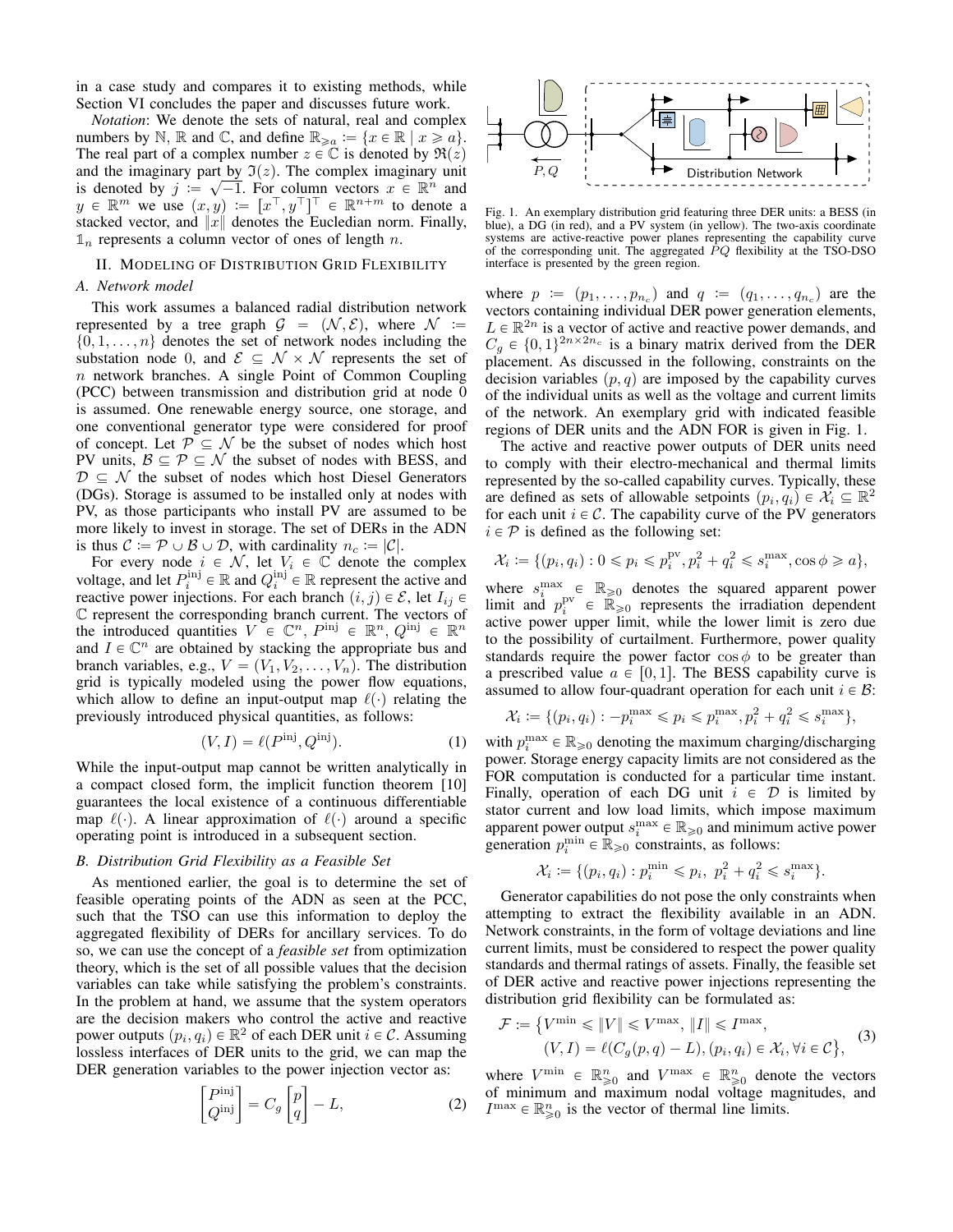# III. FAST FLEXIBILITY MAPPING USING FOURIER-MOTZKIN ELIMINATION

In computational geometry, a set that is defined by linear constraints can be displayed as a polytope, which is a geometric object with any number of flat sides. Hence, if we linearise the constraints in (3), we can display the feasible set of DER generation variables  $(p, q)$  as a  $2n_c$ -dimensional polytope, on a graph with  $n_c$  p-axes and  $n_c$  q-axes, showing ADN's operating scenarios in terms of active and reactive power generation of each DER which neither violate individual generator constraints nor collectively any network constraints. However, the goal is to display the aggregated flexibility of the ADN as a function of the active and reactive power flow at the PCC,  $(P, Q) \in \mathbb{R}^2$ . To this end, a linear power flow approximation is introduced in Section III-A to relate  $(p, q)$  to  $(P, Q)$ . The polytope in  $2n_c$  dimensions can then be *projected* onto the 2-dimensional PQ-plane. Algebraically, the projection is done using the Fourier-Motzkin Elimination [11] by reducing the number of dimensions iteratively while preserving each variable's effect on the remaining set.

### *A. Linear Power Flow Model using the BFS Method*

We employ the Backward/Forward Sweep method [12] to linearly approximate  $\ell(\cdot)$  in (1) around an operating point. The method starts with a linearization step, where the nodal current injections  $I^{\text{inj}} \in \mathbb{C}^n$  are computed based on the active and reactive power injections  $(P^{\text{inj}}, Q^{\text{inj}})$  and a precomputed voltage operating point  $\bar{V} \in \mathbb{C}^n$ . Then, the backward sweep is performed, where the branch currents  $I$  are calculated using these current injections  $I^{\text{inj}}$ . Finally, in the forward sweep, nodal voltages V are updated by computing voltage drops based on the current injections and subtracting them from a vector of slack bus voltage magnitudes  $V_s \in \mathbb{C}$ . A single iteration of the BFS method can thus be summarized as:

$$
I^{\text{inj}} = PICI \cdot (P^{\text{inj}}, Q^{\text{inj}}), \tag{4}
$$

$$
I = BIRC \cdot I^{\text{inj}},\tag{5}
$$

$$
V = \mathbb{1}_n V_s - D L F \cdot I^{\text{inj}},\tag{6}
$$

where  $PICI$  :=  $\left[ \text{diag}(\bar{V}^*)^{-1} \text{diag}(j\bar{V}^*)^{-1} \right]$ ,  $BIBC \in$  $\{0, 1\}^{n \times n}$  captures the network topology,  $BCBV \in \mathbb{C}^{n \times n}$ contains network line impedances. The power injections  $(P^{\text{inj}}, Q^{\text{inj}})$  are related to DER outputs  $(p, q)$  using (2). The BFS can be run iteratively until convergence, with the newest voltage updates used in the linearization step in every iteration. However, a single BFS iteration was previously shown to be a close approximation of the nonlinear power flow [13], and is thus used here as a linear power flow model.

# *B. Flexibility around an Operating Point: Decomposing the BFS using Superimposed Circuits*

To gain insights into the flexibility of the network around an operating point, we deploy the superposition principle for linear circuits [14]. It is customary to assume that the initial state of the network is known (e.g., via state estimation techniques), represented by initial voltage  $V_{init} \in \mathbb{C}^n$ , branch current  $I_{\text{init}} \in \mathbb{C}^n$  and DER injection  $(p_{\text{init}}, q_{\text{init}}) \in \mathbb{R}^{2n}$ values. The superposition principle states that the network response to the input changes, i.e., DER injections, can be computed by superimposing the response resulting from the input changes on the initial operating point. More formally, let us decompose each DER's power output into the DER's initial operating point, denoted by 'init', and the deviation around the setpoint driven by DER injection changes, denoted by ' $\Delta$ '. Similarly, we decompose bus voltages and branch currents as these will be subject to constraints:

$$
p = p_{\text{init}} + \Delta p, \qquad (7a) \qquad V = V_{\text{init}} + \Delta V, \qquad (8a)
$$

$$
q = q_{\text{init}} + \Delta q, \qquad (7b) \qquad I = I_{\text{init}} + \Delta I. \qquad (8b)
$$

By substituting  $(8)$  into  $(5)$  and  $(6)$ , and  $(7)$  into  $(2)$ , the initial operating point values cancel out resulting in:

$$
\begin{bmatrix} \Delta I \\ \Delta V \end{bmatrix} = \begin{bmatrix} BIBC \\ -DLF \end{bmatrix} \cdot PICI \cdot C_g \cdot \begin{bmatrix} \Delta p \\ \Delta q \end{bmatrix}.
$$
 (9)

Furthermore, to project the feasible set in  $2n_c$  dimensions onto the 2-dimensional  $PQ$ -plane, the algebraic relationship between  $(\Delta p, \Delta q)$  and  $(\Delta P, \Delta Q)$  must be established. To this end, let  $\Delta I_0 \in \mathbb{C}$  be the change in current flowing across the TSO-DSO interface, expressed using (9) as follows:

$$
\Delta I_0 = BIBC_1 \cdot PICI \cdot C_g \cdot \begin{bmatrix} \Delta p \\ \Delta q \end{bmatrix}, \tag{10}
$$

where BIBC<sub>1</sub>  $\in \{0, 1\}^{1 \times n}$  is the first row of the *BIBC* matrix. Subsequently, active and reactive power changes at the TSO-DSO interface  $(\Delta P, \Delta Q)$  can be computed from  $\Delta I_0$ and the nodal voltage at the slack bus as follows:

$$
\Delta P = \Re(V_s \Delta I_0^*), \quad \Delta Q = \Im(V_s \Delta I_0^*). \tag{11}
$$

The decomposition hence obtains linear closed-form expressions that relate the changes in branch currents, bus voltages and PCC power flow directly to the changes in DER output.

#### *C. Linear Current, Voltage and Generator Constraints*

As discussed in Section II,  $(p, q)$  are constrained by generator, current, and voltage constraints. To deploy linear optimization techniques, such as displaying the feasible set as a polytope, all constraints must be linearized. Branch current magnitudes are constrained to ensure that thermal line limits are not exceeded, which is enforced by:

$$
||I_{\text{init},l,m} + \Delta I_{l,m}|| \le I_{l,m}^{\text{max}}, \qquad \forall (l,m) \in \mathcal{E}.
$$
 (12)

This quadratic current constraint is linearized using a piecewise linear approximation from [15]. Similarly, the nonlinearities in generator constraints  $\mathcal{X}_i, \forall i \in \mathcal{C}$  are linearized using the same approach. In general, the more linear constraints are used to approximate a nonlinear region, the more accurate the approximation but the dimensionality of the problem increases.

To avoid introducing further computational complexity, voltage deviation is not piece-wisely approximated. Instead, under the assumption that the angle of the voltages is small, only the real component of the voltage deviation is constrained:

$$
V_i^{\min} \leq \Re(V_{\text{init},i} + \Delta V_i) \leq V_i^{\max}, \quad \forall i \in \mathcal{N}.
$$
 (13)

Finally, by substituting (9) into (12) and (13), and enforcing generator constraints  $(p_i, q_i) \in \mathcal{X}_i, \forall i \in \mathcal{C}$ , we obtain a set of linear inequalities  $\bar{\mathcal{F}} := \{x \in \mathbb{R}^{n_x} \mid Ax \leq b\}$  approximating the feasible set given in (3). Here,  $x := (\Delta P, \Delta Q, \Delta p, \Delta q)$ is the vector of decision variables with  $n_x := 2n_c + 2$ , and matrices  $A \in \mathbb{R}^{m \times n_x}$  and  $b \in \mathbb{R}^{m \times 1}$  contain coefficients of the considered  $m \in \mathbb{N}$  inequalities. Note that the number of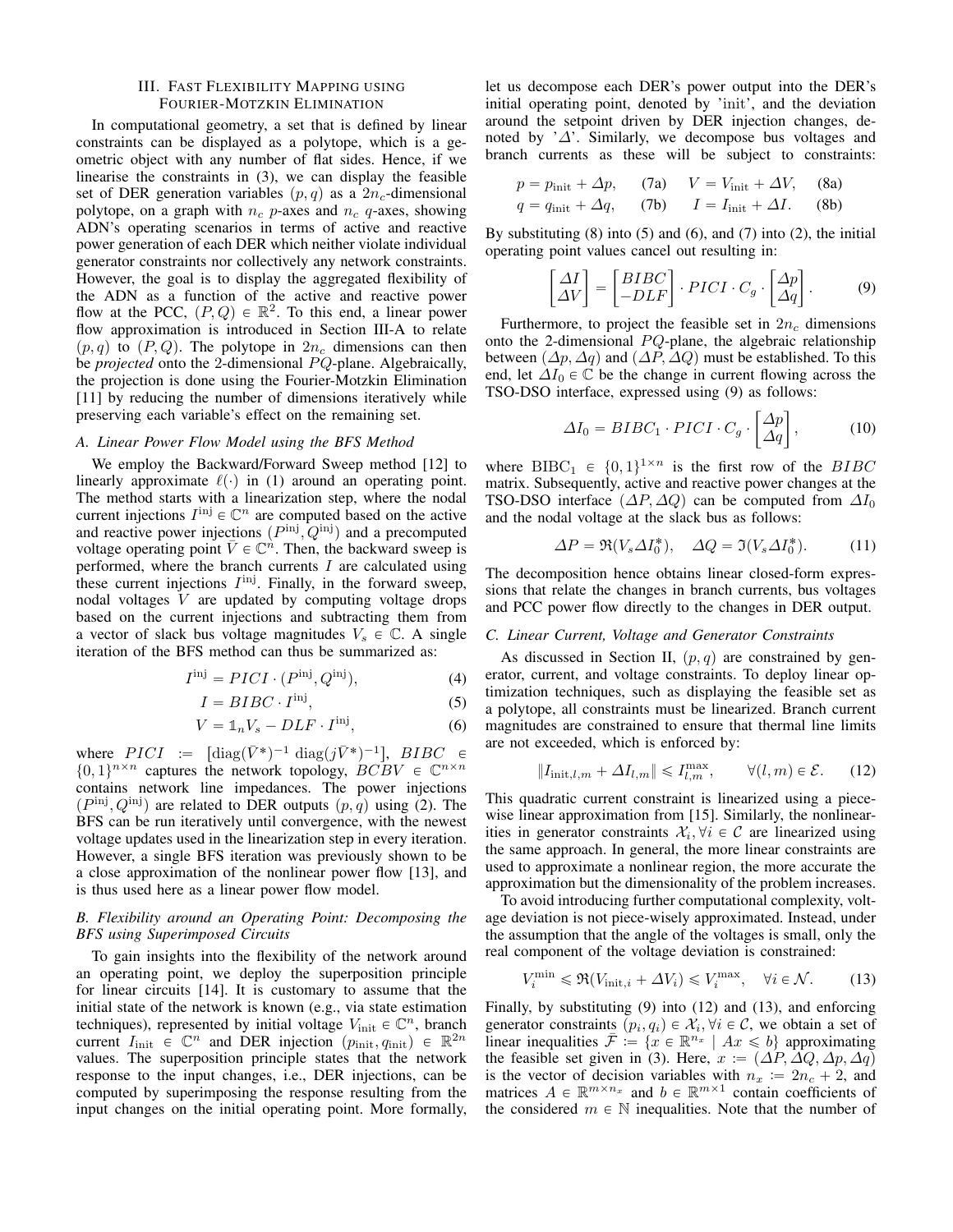inequalities  $m$  depends not only on the size of the network, but also on the number of linear constraints used to approximate a nonlinear inequality constraint, as discussed in (12).

## *D. Fourier-Motzkin Elimination*

To compute the network flexibility on the  $PQ$ -plane, the polytope defined by  $\mathcal F$  needs to be reduced to and displayed in terms of  $(\Delta P, \Delta Q)$ . To this end, the Fourier-Motzkin Elimination method [11] for solving a set of linear inequalities is used. The FME works by eliminating one decision variable from the constraint set  $Ax \leq b$  at a time. Without the loss of generality, we can reformulate the set  $\mathcal F$  to isolate any variable to be eliminated, e.g., let us select  $x_{n_x}$  from  $x := (x_1, \ldots, x_{n_x})$  and rearrange the inequalities as follows:

$$
A_i' x' \leq b_i', \qquad \forall i \in \mathcal{I}, \quad (14)
$$

$$
A'_j x' - x_{n_x} \leq b'_j \iff x_{n_x} \geq A'_j x' - b'_j, \quad \forall j \in \mathcal{J}, \tag{15}
$$

$$
A'_k x' + x_{n_x} \leq b'_k \iff x_{n_x} \leq b'_k - A'_k x', \quad \forall k \in \mathcal{K}, \quad (16)
$$

where  $x' := (x_1, \ldots, x_{n_x-1})$  is the vector of decision variables without  $x_{n_x}$ ,  $A'_i$  is a submatrix of A with the column corresponding to  $x_{n_x}$  removed, and  $b'_i$  is a subvector of b with the row corresponding to  $x_{n_x}$  removed. Sets  $\mathcal{I}, \mathcal{J}, \mathcal{K}$  contain indices of rows in  $A', b'$  related to constraints in which  $x_{n_x}$ does not appear, appears with a negative sign, and appears with a positive sign, respectively. By rearranging and combining (15) and (16), we can eliminate the variable  $x_{n_x}$  and obtain a reduced linear inequality system:

$$
A_i' x' \leqslant b_i', \qquad \qquad \forall i \in \mathcal{I} \tag{17}
$$

$$
A_j' x' - b_j' \leq x_{n_x} \leq b_k' - A_k' x', \quad \forall j \in \mathcal{J}, \forall k \in \mathcal{K}.
$$
 (18)

Notice that in (18) variable  $x_{n_x}$  can be dropped, and the new inequality writes as  $A'_j x' - b'_j \leq b'_k - A'_k x'$ . The new set of inequalities has the same solutions as the initial set over the remaining variables in  $x$ <sup>1</sup> [11]. The FME procedure is repeated until all variables pertaining to DERs are removed, which results in the same solution space as the initial system F over the remaining variables  $(\Delta P, \Delta Q)$ . This constraint set corresponds to the desired FOR on the  $PQ$ -plane, which represents the aggregated flexibility of the ADN's DERs under consideration of network and generator constraints.

### IV. ADDRESSING UNCERTAINTY IN DER GENERATION THROUGH CHANCE CONSTRAINTS

Most distributed resources are subject to uncertain deviations in power output due to continuous changes in wind conditions, solar irradiation, or load fluctuations. Hence, when deploying DERs as a source of flexibility, this uncertainty should be taken into account. In this work, Chance-Constraints (CCs) [16] are used to allow system operators to adjust the level of conservatism in the FOR model. We address the uncertainty associated with active power output of PV; however, flexible loads, wind turbines and other DERs could be included without any conceptual changes. To this end, we model the uncertain active power outputs of PVs as  $\tilde{p}_i = p_i + \omega_i$ , where  $p_i \in \mathbb{R}_{\geq 0}$  is the forecasted PV output and  $\omega_i \in \mathbb{R}$  are the zero mean fluctuations for each unit  $i \in \mathcal{P}$ .

The chance-constrained expression for the PV power output can now be formulated as follows:

$$
\mathbb{P}\Big\{(\tilde{p}_i(\omega_i), q_i) \in \mathcal{X}_i\Big\} \leq 1 - \varepsilon, \quad \forall i \in \mathcal{P}, \tag{19}
$$

where the operator  $\mathbb{P}\{\cdot\}$  indicates a transformation of the inequality constraint into a chance constraint, and  $1 - \varepsilon$  is the desired constraint satisfaction probability. Note that this CC is intractable as it is semi-infinite, due to the uncountable number of possible realizations of the uncertain variable  $\omega$ . Approximations of CC problems have been widely explored in literature. We employ two approximations: the the userfriendly Quantile Method (QM) [16] and the well-known Scenario Approach (SA) [17], and compare their performances.

# *A. Quantile Method*

In [16], it was found that the chance constraints can be reformulated by introducing uncertainty margins  $\lambda_i \in [0, p_i^{\max}]$ to tighten the original constraint, as follows:

$$
\tilde{p}_i = p_i + \lambda_i, \quad \forall i \in \mathcal{P}.
$$
\n(20)

To determine the values of  $\lambda_i$ , we first obtain the probability distribution of each PV units' power output at the location, date and time of interest. Then, we compute the upper quantile  $(1 - \varepsilon)$  of each distribution and set the uncertainty margins for the PV units as  $\forall i \in \mathcal{P}$  as  $\lambda_i = p_i^{1-\epsilon} - p_i^{\text{pv}}$ . Here,  $p_i^{\overline{1-\epsilon}} \in \mathbb{R}$ is a PV output data point that is greater than  $(1 - \varepsilon)$  of the rest of the PV data observed at that time instant.

## *B. Scenario Approach*

In the scenario approach [18], the CC problem is approximated by randomly picking  $N_s \in \mathbb{N}$  scenarios from the uncertain variable's probability distribution and ensuring that constraints are satisfied for all drawn samples  $\{\xi_j\}_{j=1}^{N_s}$ . To determine the minimum number of samples that must be drawn such that the chance constraints are not violated for  $1-\varepsilon$  of the probability mass with a confidence of  $1 - \beta > 0$ , the equation from [19] is rewritten for one decision variable  $(p_i)$ , as:

$$
N_s = \ln(\beta) / \ln(1 - \varepsilon), \tag{21}
$$

where violation probability  $\varepsilon$  and confidence parameter  $\beta$  are chosen depending on the level of desired conservatism. We apply the scenario approach by drawing  $N<sub>s</sub>$  samples from the distribution of each PV unit's recorded power output at a given location, time, and day of the year for multiple years. Considering that the lowest drawn power output sample  $p_{s,i}^{\min}$  =  $\min_{j \in \{1:N_s\}} \xi_{i,j}$  tightens the PV capability curve the most, it is used to compute the uncertainty margin as:  $\lambda_i = p_{s,i}^{\min} - p_i^{\max}$ . Thus, the same CC approximation (20) is used, however, with differently computed uncertainty margin.

## V. RESULTS

The proposed FOR mapping method has been tested and evaluated on a modified version of the IEEE 33 bus network [4], presented in Fig. 2. The system has been modified by adding PV units at nodes  $\mathcal{P}$  $\{12, 15, 17, 19, 23, 24, 25, 26, 28, 30\}$ , storage at nodes  $\mathcal{B} =$  $\{19, 24, 26, 28, 30\}$  and DG units at nodes  $\mathcal{D} = \{2, 3, 5, 10\}.$ The total active power capacity of the four diesel generators is 1 MW, with individual generator limits between 100 kW and 500 kW. Each of the ten PV units have a real power capacity between 28 kW and 38 kW, amounting to the total installed capacity of  $353 \text{kW}$ . It is assumed that  $a = 0.9$ . Lastly, 350 kW of BESS capacity are installed, with each unit's real power limits between 50 kW and 100 kW. The minimum and maximum acceptable voltages at each bus are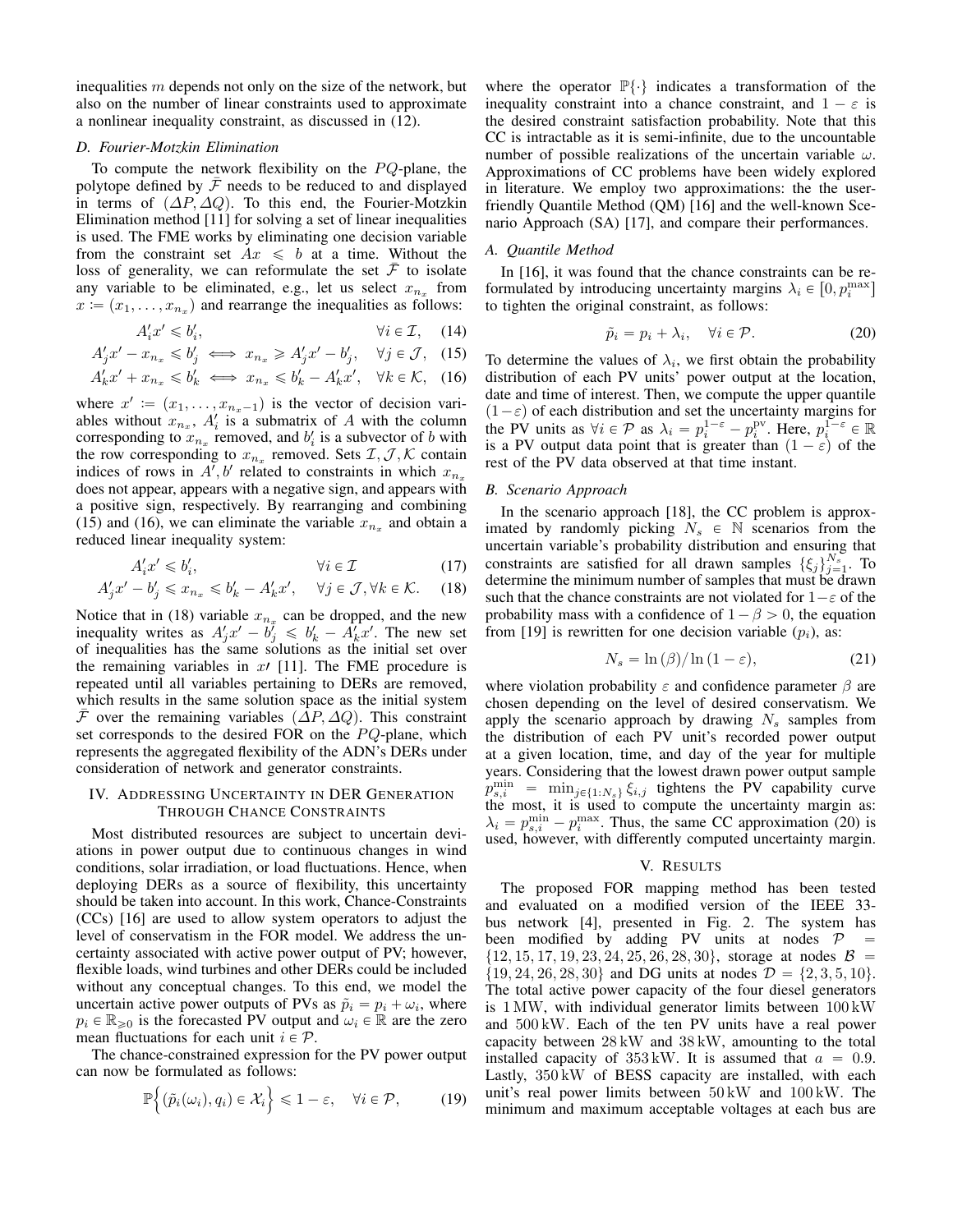

Fig. 2. Modified IEEE 33-bus network with a high density of DERs.

set to 0.9 and 1.1 p.u., respectively, and the thermal loading limits of each line are set to 125% of the current magnitude corresponding to the base load and DER injections. YALMIP and MPT3 toolboxes [20, 21] are used for implementation and execution of the considered FOR mapping methods.

#### *A. Comparative Analysis*

In this section, the proposed approach (denoted as FME FOR) is compared against the GSK-based FOR mapping method from [9], and an optimization approach presented in [6] is used as a benchmark. The key idea of the optimization method is to iteratively solve a nonlinear OPF problem to outline the borders of the FOR. This is done by fixing the reactive power flow across the PCC at a chosen value  $Q_0$  and finding the maximum feasible active power flow  $P_0^{\text{max}}$  across the PCC, corresponding to that  $Q_0$  value. The procedure is repeated until all boundary  $(P_0^{\text{max}}, Q_0)$  tuples are identified. The GSK-based FOR method from [9] is a geometric method that displays the feasible region of linear current, voltage and generator constraints. Its key difference to our method is that the relationship between individual generator power injections and the power flow across the PCC is directly related using GSKs instead of linear power flow and FME.

Two key metrics are used to measure the relative accuracy of the selected methods: the fill factor  $\phi \in [0, 1]$  and the error  $\delta \in [0, 1]$  defined by

$$
\phi = \frac{A^{\star} \cap A}{A^{\star}}, \quad \delta = 1 - \frac{A^{\star} \cap A}{A}, \quad (22)
$$

where A represents the approximated polyhedral area, and  $A^*$ denotes the reference area based on the optimization method.

The feasible operating region of the modified 33-bus system computed using the aforementioned methods is presented in Fig. 3. The Minkowski sum of the individual generator polytopes is also presented to show the network-agnostic flexibility potential. It does not consider current and voltage constraints, thus deemed inadequate to estimate the flexibility of the network, as displaying flexibility significantly beyond the true FOR may cause dangerous scheduling conflicts. As can be seen from the figure, the FME FOR method reveals more of the flexibility compared to the GSK-based FOR mapping. The fill factors for the two methods, with the reference area corresponding to the feasible space computed using the benchmark method, are 0.61 and 0.10 respectively. Further comparisons for different network configurations are presented in Table I. It is evident that for all considered configurations the proposed method outperforms the previously developed GSK-based FOR mapping method. The use of GSKs limits the FOR computation to always result in interdependent, proportional generator injection scenarios, which are unlikely



Fig. 3. Feasible operating region of the modified IEEE 33-bus system computed using: (i) the novel FME FOR approach; (ii) the GSK-based approach [9]; (iii) the benchmark optimization approach [6]; and (iv) the Minkowski sum method [8]. Symbol  $\times$  denotes the initial operating point.

to reflect a network's full potential. The proposed FME-based method omits GSKs and therefore proves to be more consistent across networks, not needing tailoring of GSKs to network configurations. However, due to linearization errors introduced by the linear power flow approximation, the proposed method introduces a small error in the FOR in some cases. Further, we observe that fill factors are smaller for networks in which large generation is installed far from the PCC, since the binding piece-wise linear approximations of current constraints are under-approximations which accumulate along lines, hence tightening current limits beyond required bounds.

The computational performance is evaluated by measuring the CPU time for the algorithm execution, averaged over 100 runs. The computation time measured for the proposed method is 0.79 s, 10 ms for the GSK-based FOR and 7.5 s for the benchmark method. Therefore, the proposed method has computational advantages over the benchmark method. Such rapid FOR approximations may be required for ancillary services that operate at short time-scales and cannot afford the optimization-based method's computation time.

# *B. The Impact of PV Uncertainty*

To demonstrate how the PV uncertainty impacts the FOR through chance-constraints of PV active power (19), we employ PV data from [22] to create a distribution of the PV output. Figure 4 shows the FOR computed using the proposed method when the active power output of each PV unit is chance-constrained using the quantile method presented in

TABLE I COMPARISON OF FILL FACTORS AND ERRORS FOR DIFFERENT NETWORK CONFIGURATIONS.

| Config.        | D                                       | $\mathcal{B}$  | $\mathcal{D}$ | <b>FME FOR</b> |      | <b>GSK FOR</b> |          |
|----------------|-----------------------------------------|----------------|---------------|----------------|------|----------------|----------|
|                |                                         |                |               |                |      |                |          |
| 1              | 33,29,28,26,24,                         | 33,29,28,26,24 | 2,3,4,7       | 0.78           | 0.02 | 0.64           | $\Omega$ |
|                | 23, 22, 18, 12, 11                      |                |               |                |      |                |          |
| 2              | 31, 28, 27, 26, 25,<br>22, 16, 14, 9, 8 | 31,28,27,26,25 | 2,3,4,7       | 0.77           | 0.01 | 0.67           | $\Omega$ |
|                | 5,24,21,6,25,                           |                |               |                |      |                |          |
| 3              | 22,7,26,23,8                            | 5,24,21,6,25   | 2,3,4,20      | 0.75           | 0.08 | 0.25           | $\Omega$ |
| $\overline{4}$ | 5,6,8,9,10,                             | 5,6,8,9,10     | 2,23,4,7      | 0.55           | 0    | 0.05           | $\Omega$ |
|                | 11, 12, 13, 14, 15                      |                |               |                |      |                |          |